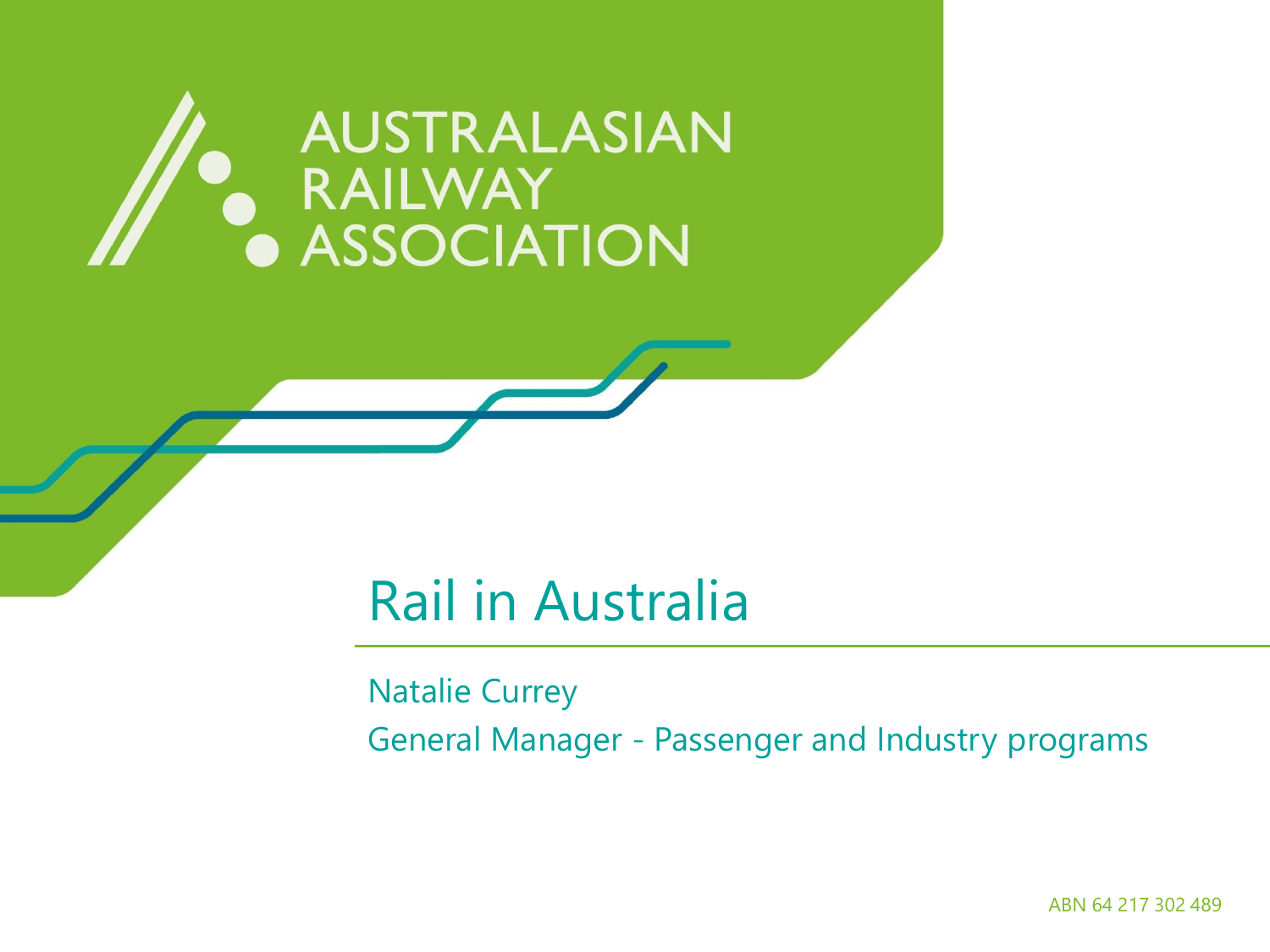### **Australasian Railway Association**

- **Who we are:** The peak body for rail in Australia and New Zealand
- **Our structure:** A member-based association that represents over 135 organisations across the rail industry
- **Who we represent:** passenger and freight operators, private and government, track owners and managers, suppliers and manufacturers of rollingstock and components, contractors, consultants and other railrelated organisations
- **Our vision**: A world-class rail industry that contributes to a liveable and sustainable society that benefits all.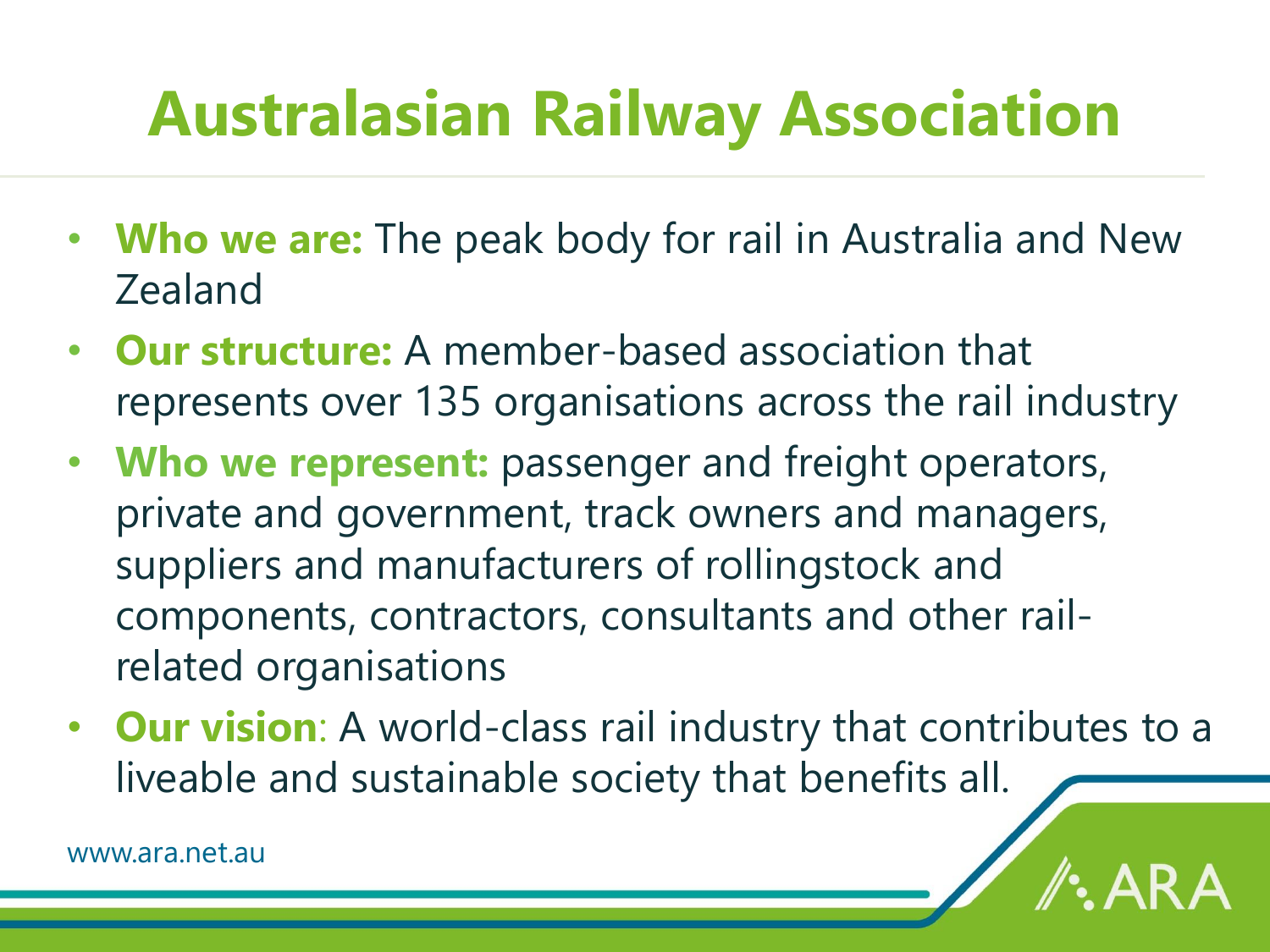### **The ARA - What We Do**

- **Advocate:** Promote the development of our industry, its benefits and achievements to create a better environment for rail. Provide one voice to influence Federal, State and Territory policies and decisions
- **Provide business development / networking opportunities:** we run multiple events throughout the year – conferences, courses, dinners, forums, CEO lunches.
- **Facilitate information sharing:** committees / working groups create consultative forums to share knowledge and collaborate for improved operational and productivity outcomes across industry.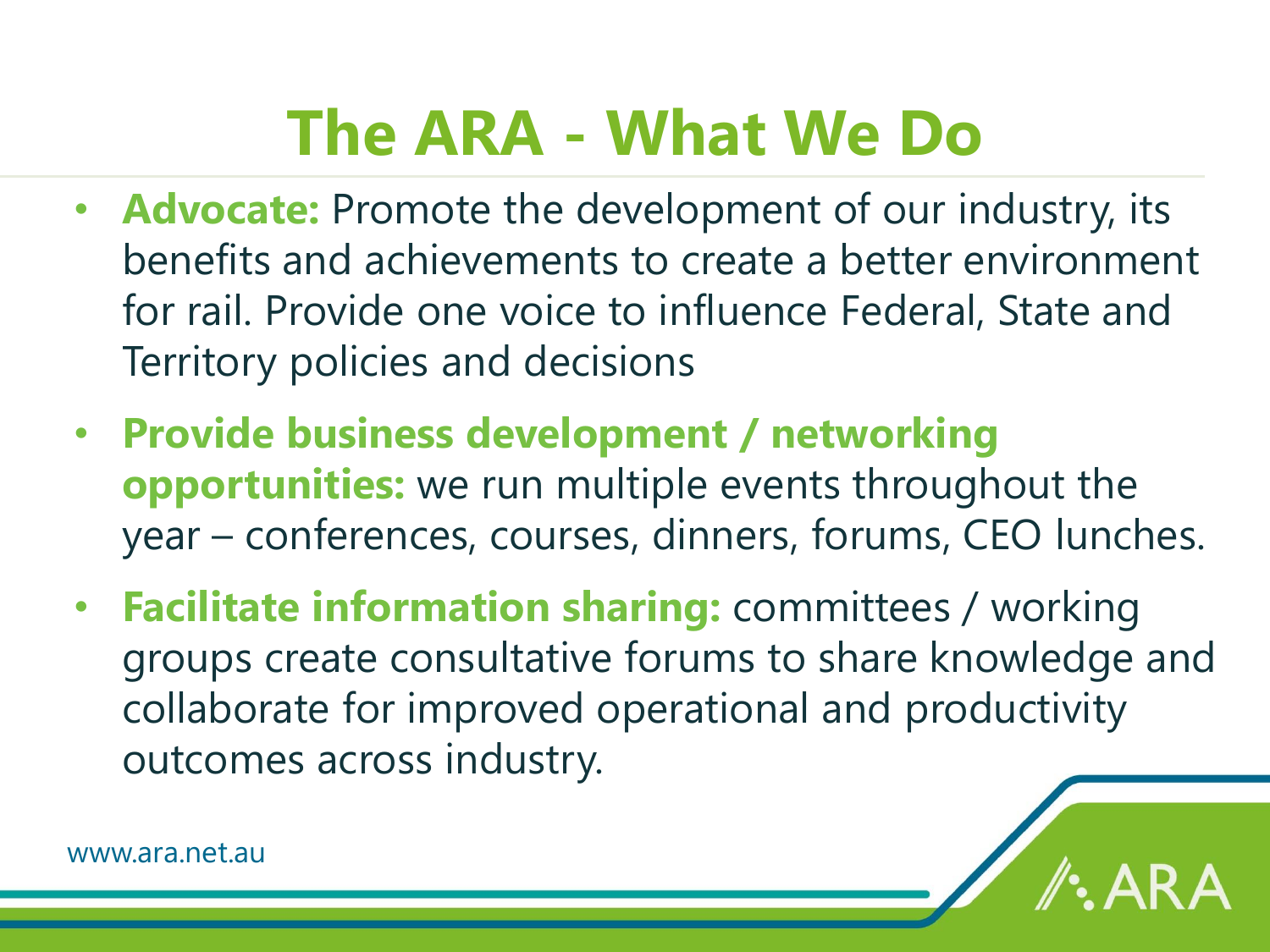### **A Snapshot of Activity**

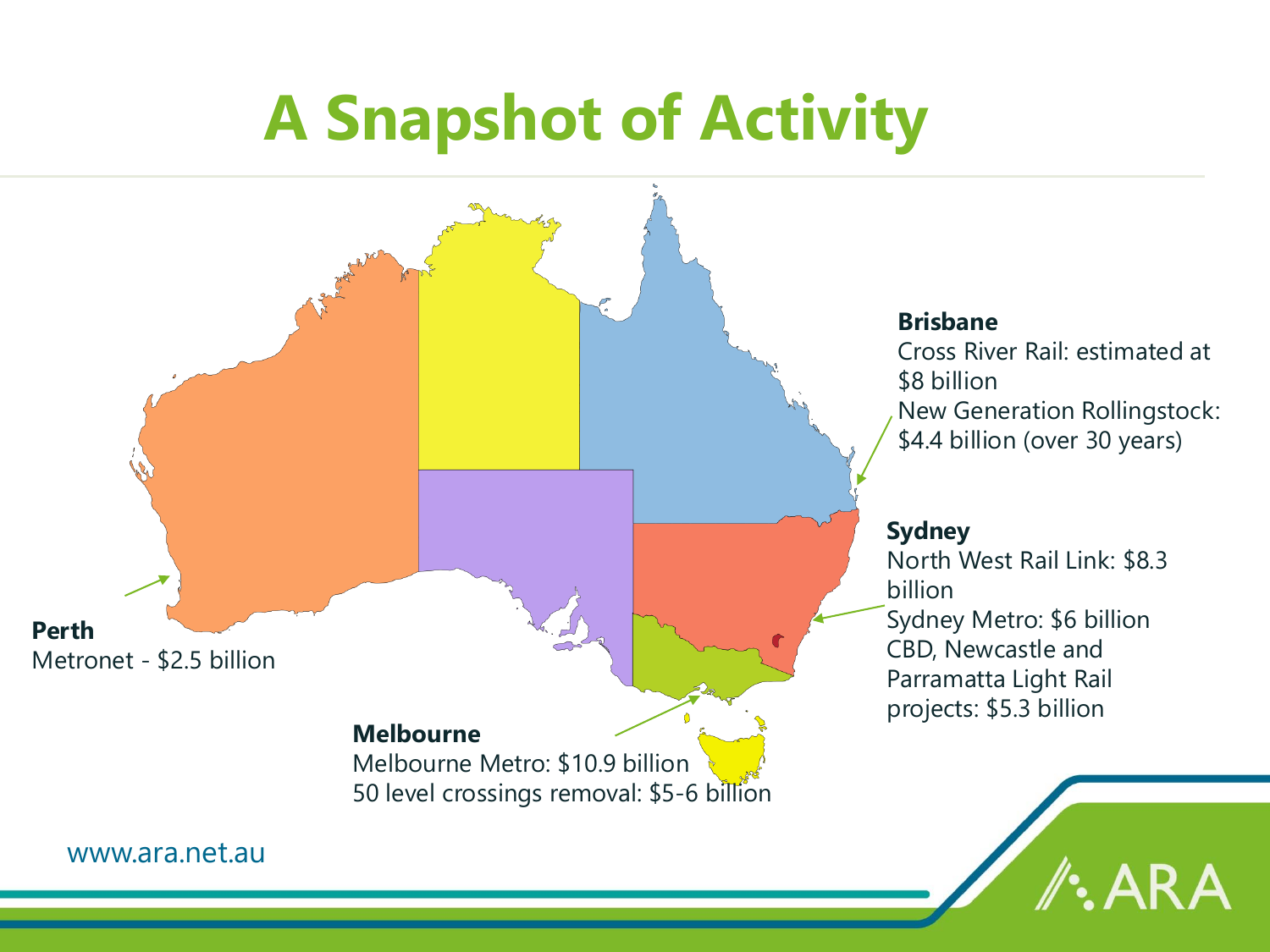## **Bow Wave of Opportunities**

/: ARA

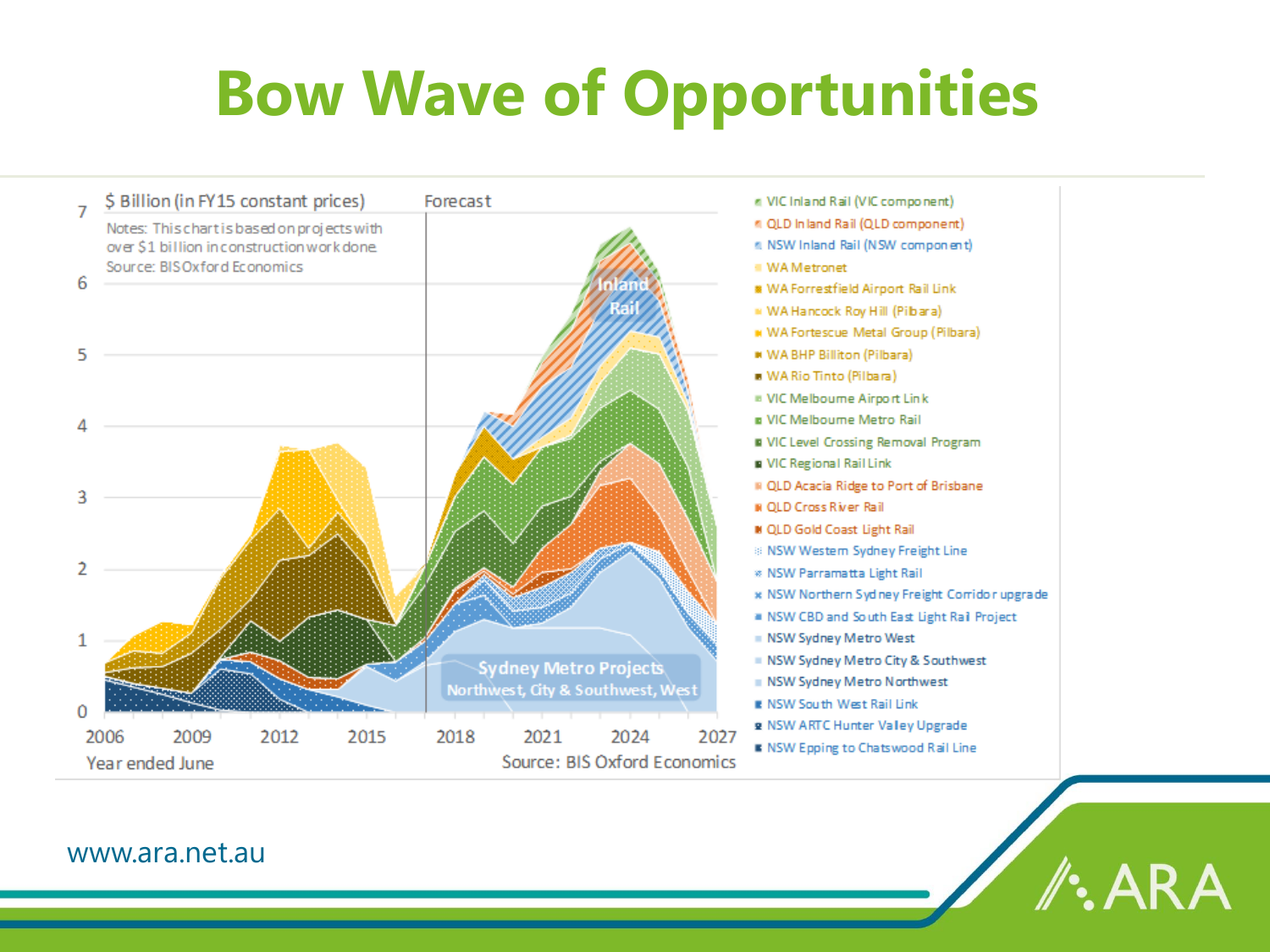#### **National Rail Industry Plan for Australia**

- The ARA recently published a proposed National Rail Industry Plan.
- The Plan outlines challenges facing Australia and initiatives that could assist.
- Rail can contribute to reducing congestion, emissions and transport accidents and improve liveability of cities and health of commuters.
- The Plan requires widespread support and coordination at every level of Government and across industry to execute.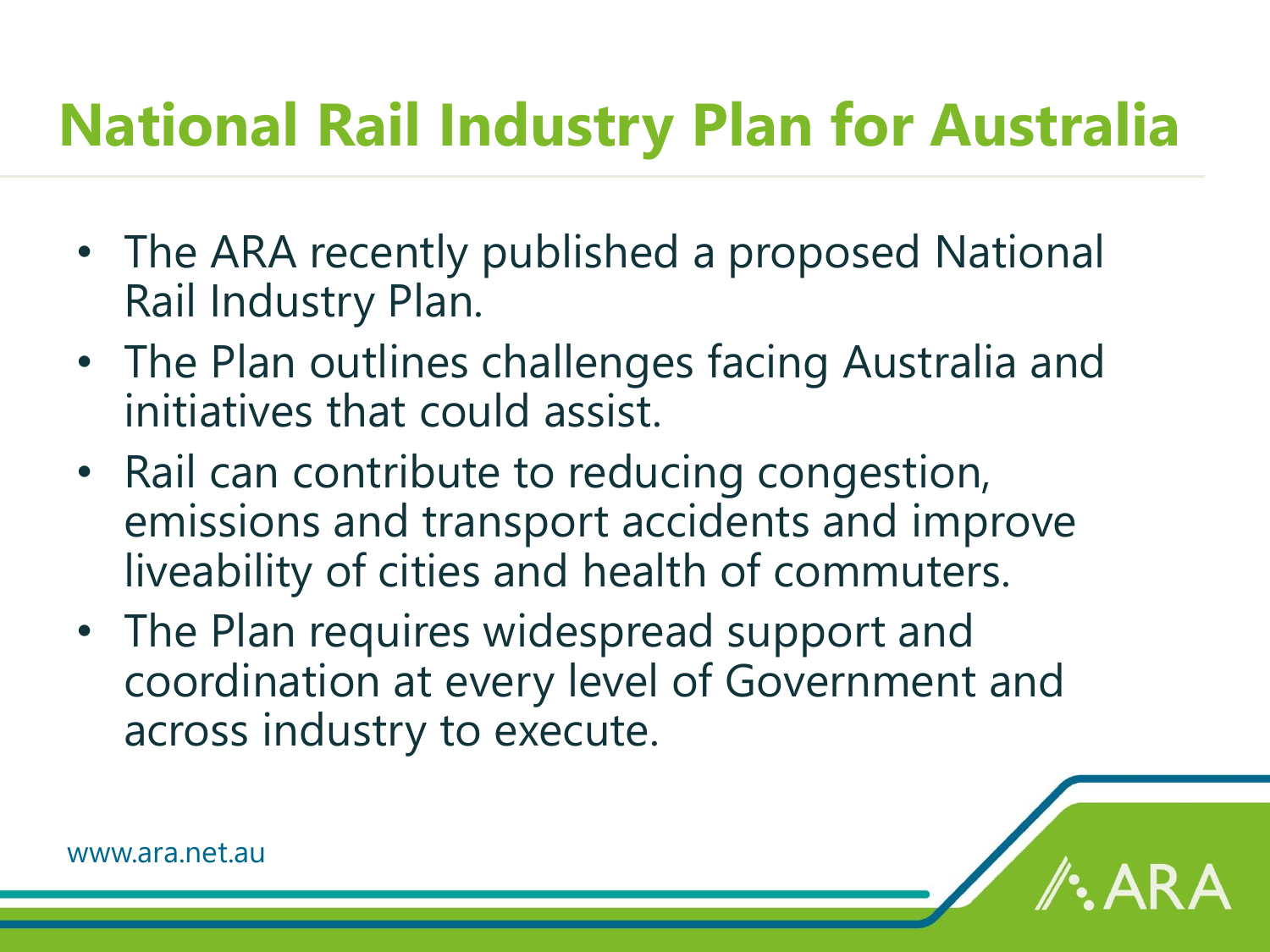#### **NRIPA areas of focus**

The Plan has five focus areas:

- 1. Recognising the importance of rail for Australia's infrastructure development, planning and freight movements.
- 2. Harmonising standards, minimising regulations and maximising economies of scale.



#### A NATIONAL RAIL **FOR THE BENEFIT OF AUSTRALIA**



- 3. Growing the capabilities of individuals and companies.
- 4. Maximising opportunities for rail companies.
- 5. Fostering innovation, research and development.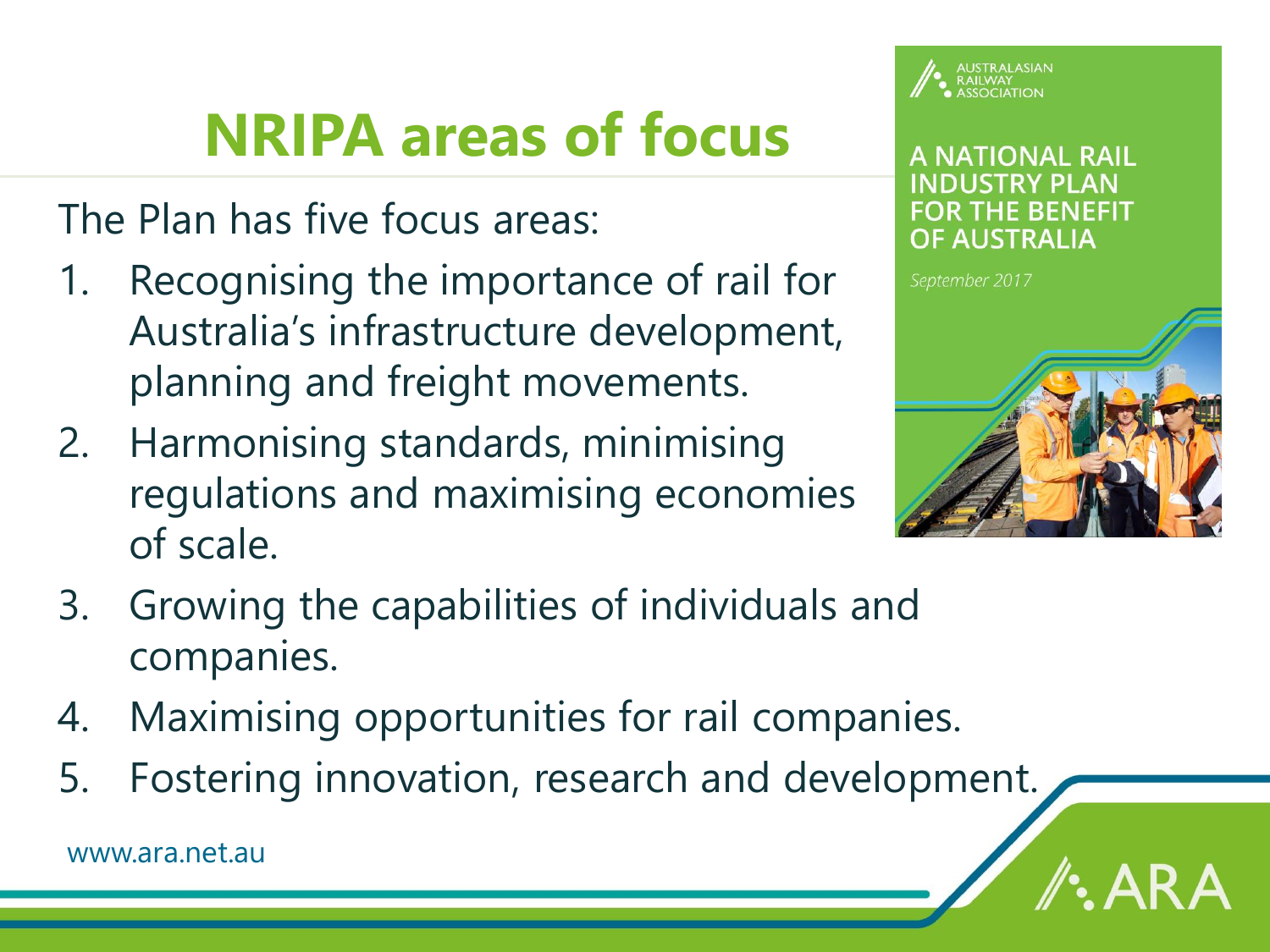#### **Manufacturers & Suppliers & the ARA**

- The ARA has a Board and four Industry Sector Executive Committees
- One of these is the Rail Industry Group (RIG) which comprises manufacturers and suppliers
- RIG takes a whole of industry view looking at driving growth, improving productivity and promoting a competitive rail supply chain.

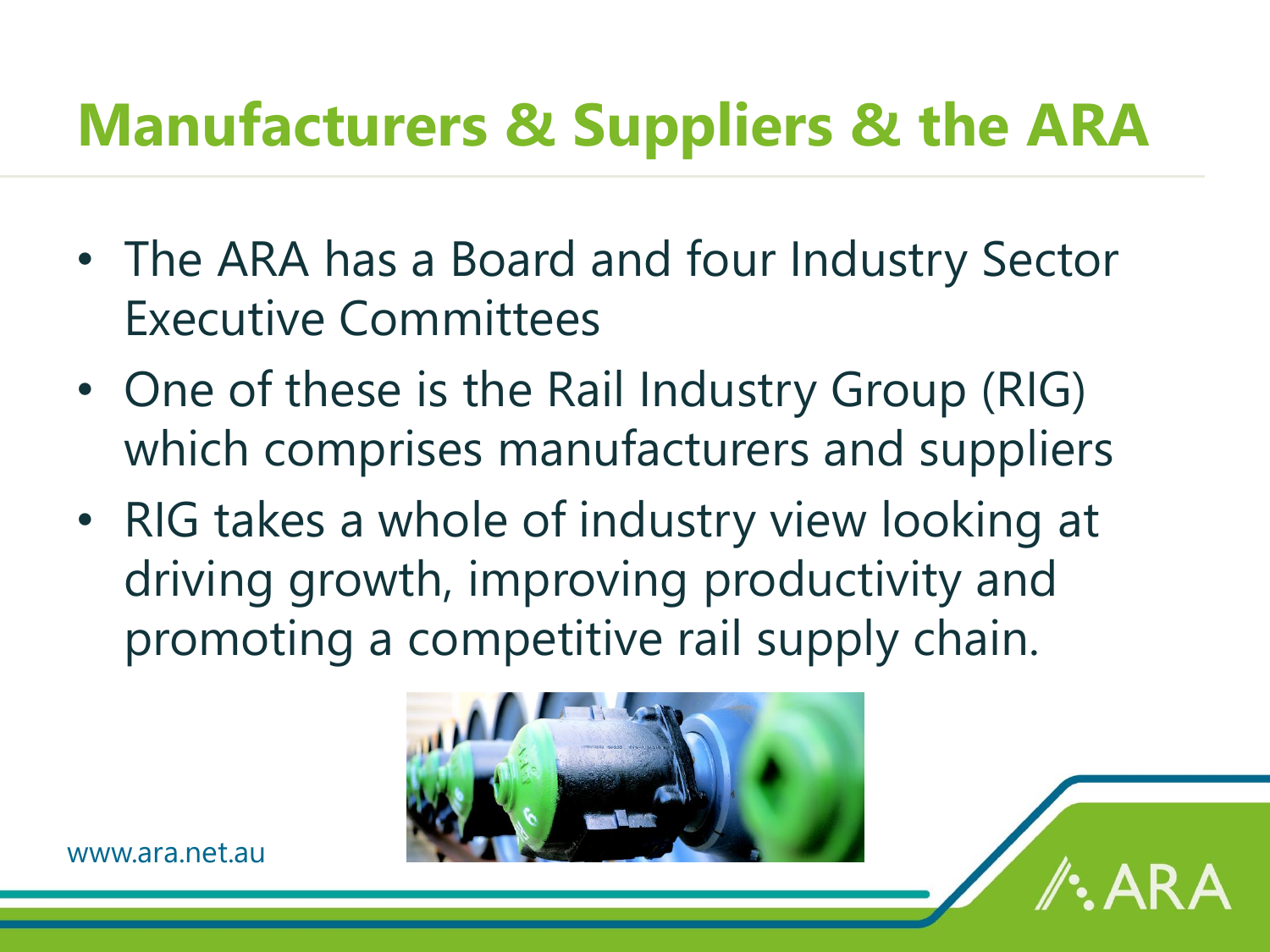#### **Tendering & Procurement**

RIG advocates for improved tendering practices:

- Simplified and transparent tendering
- Improved risk mitigation practices and contracting arrangements
- Appropriate sized tender packages
- Standards & Specifications
- Create an environment that fosters innovation
- Full, fair and reasonable opportunity for local suppliers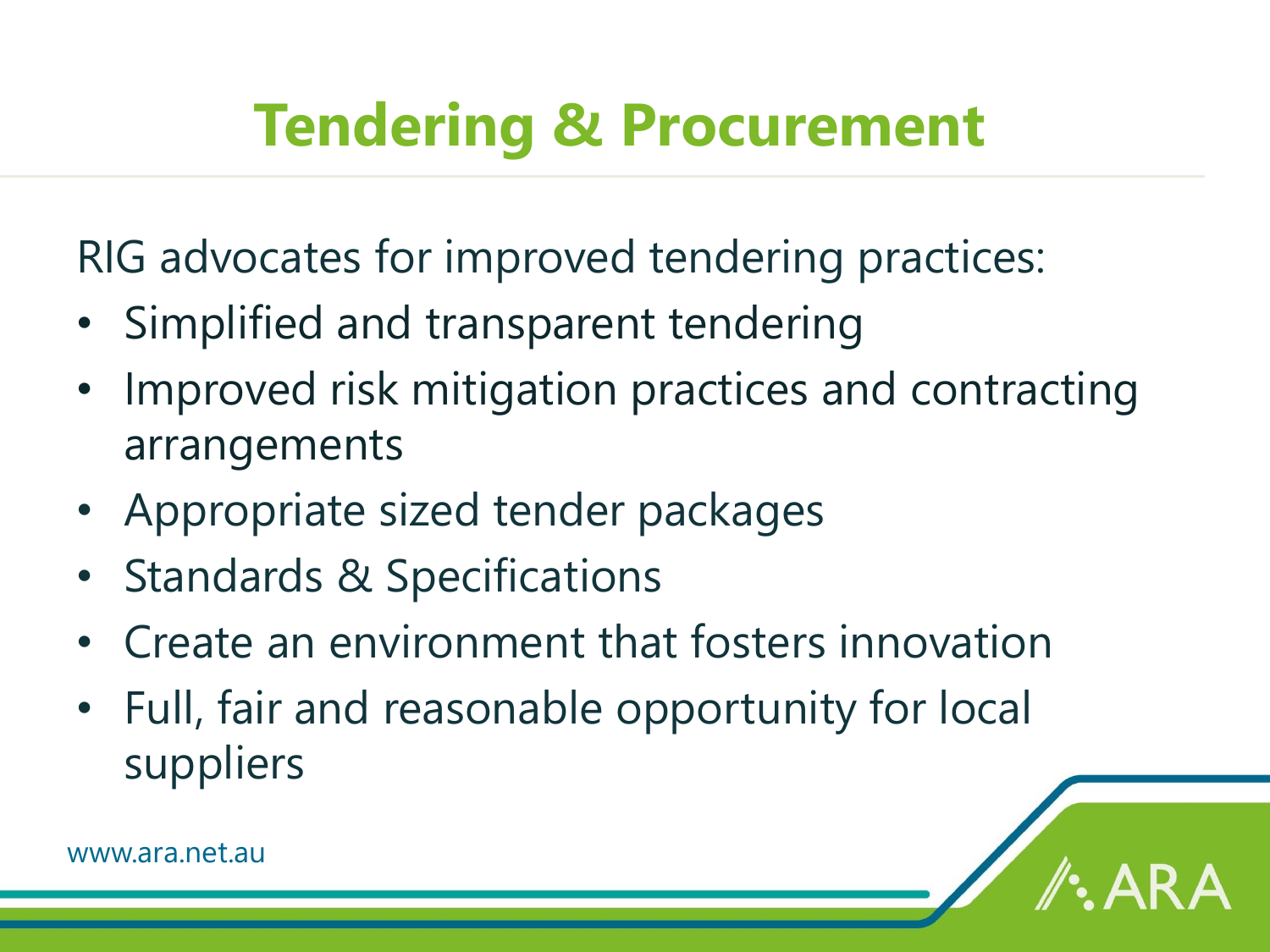#### **National Rail Blue Print**

- A visible, secure and co-ordinated long term pipeline for procurement opportunities.
- Clear demand to provide cost savings through improved planning and investment.



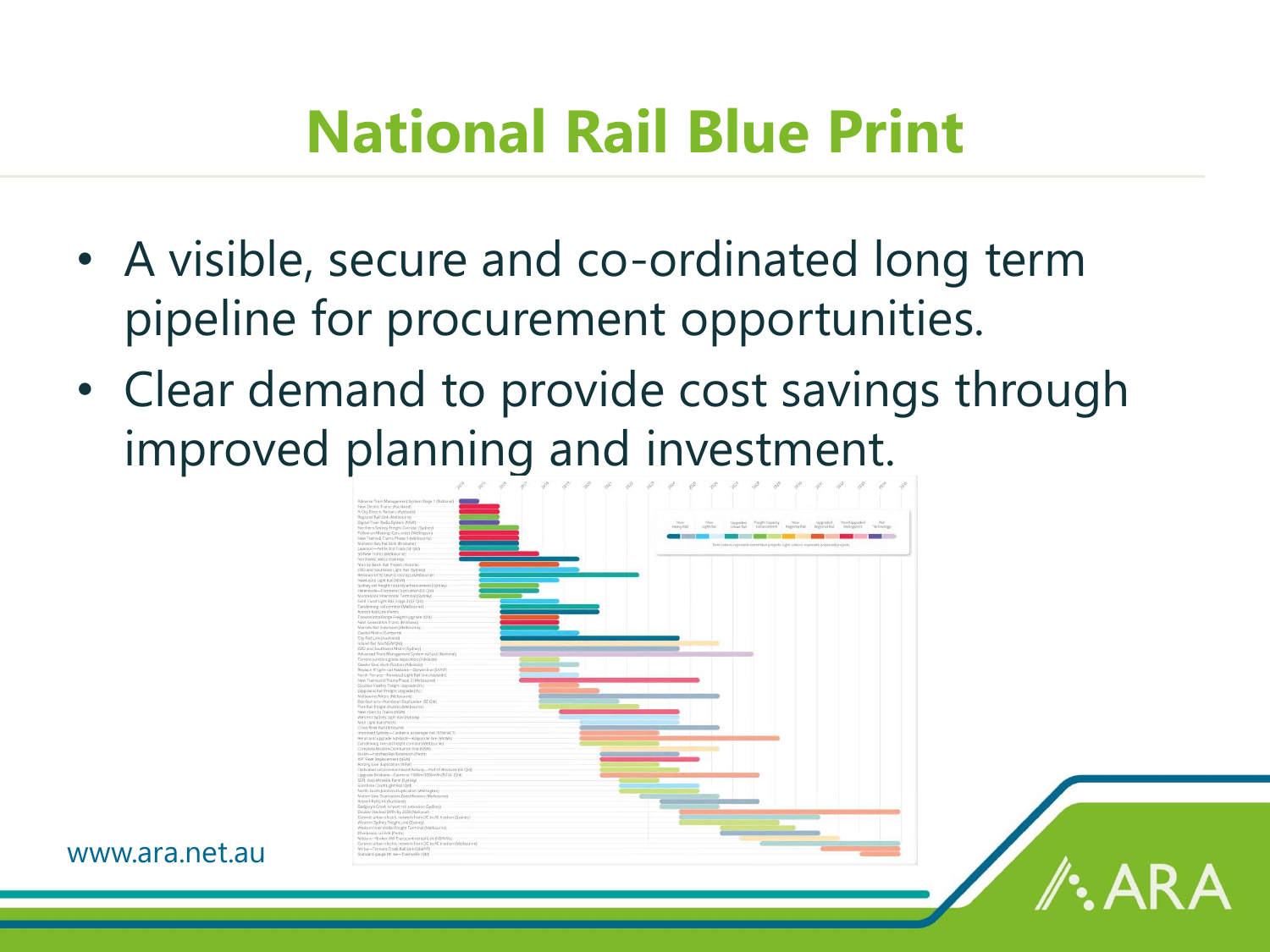#### **Significant \$avings available**

A Deloitte study commissioned by the ARA and the Commonwealth Department of Industry in 2013 identified:

- \$15.5 billion in economic activity could be maintained should coordinated planning result in the demand for rollingstock being smoothed; and
- \$2.3 billion in savings could be delivered from improved order scale through economies of scale.

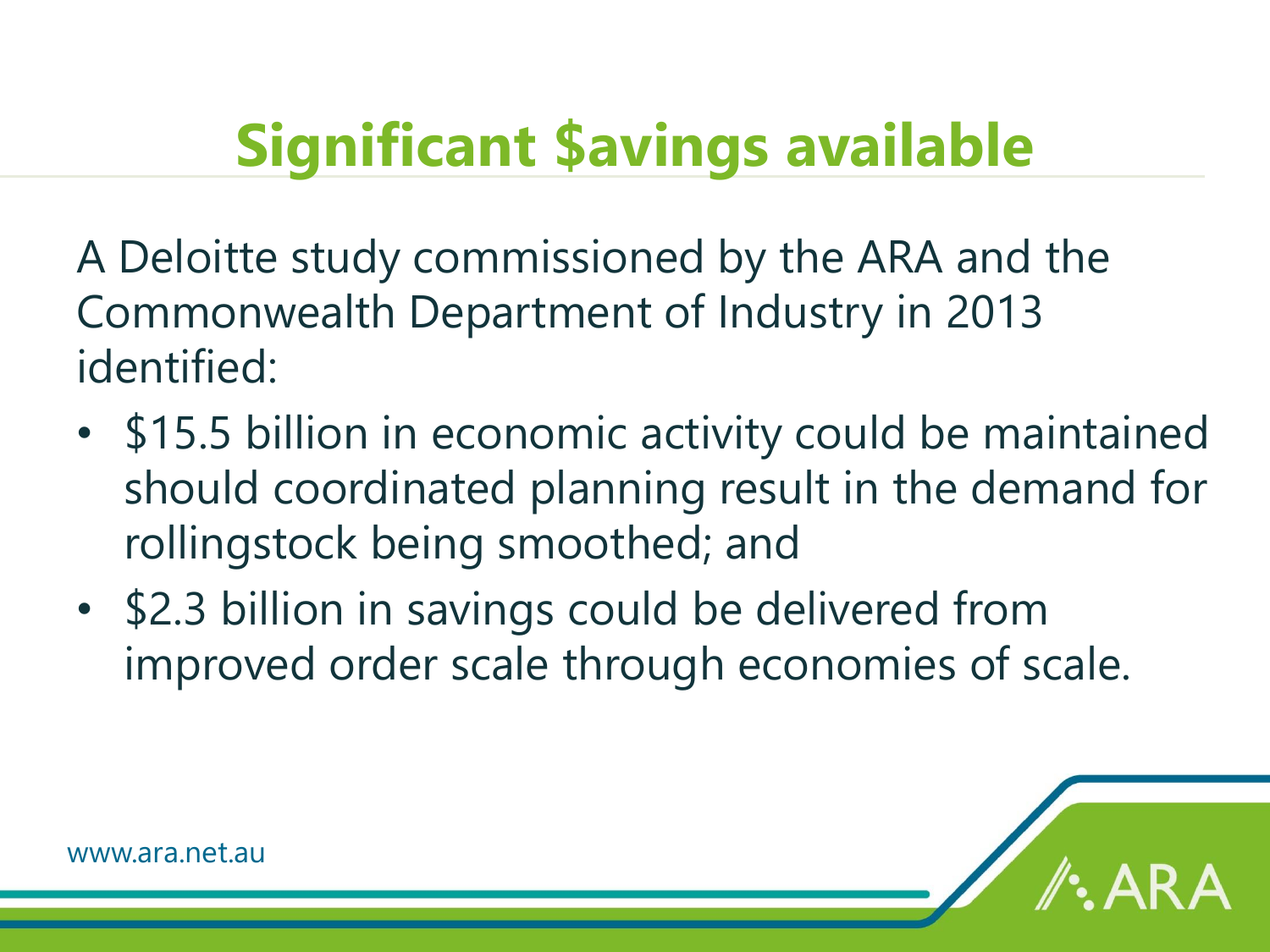#### **Harmonisation**

RIG is currently exploring seven areas of harmonisation:

- 1. Safe movement of vehicles in manufacturing and maintenance facilities
- 2. Homologation and System Specifications
- 3. Tender documents
- 4. Human Interfaces specifications
- 5. Competence management and assessment
- 6. Contractor and sub-contractor management
- 7. Standards (bogies and glazing being developed by RISSB)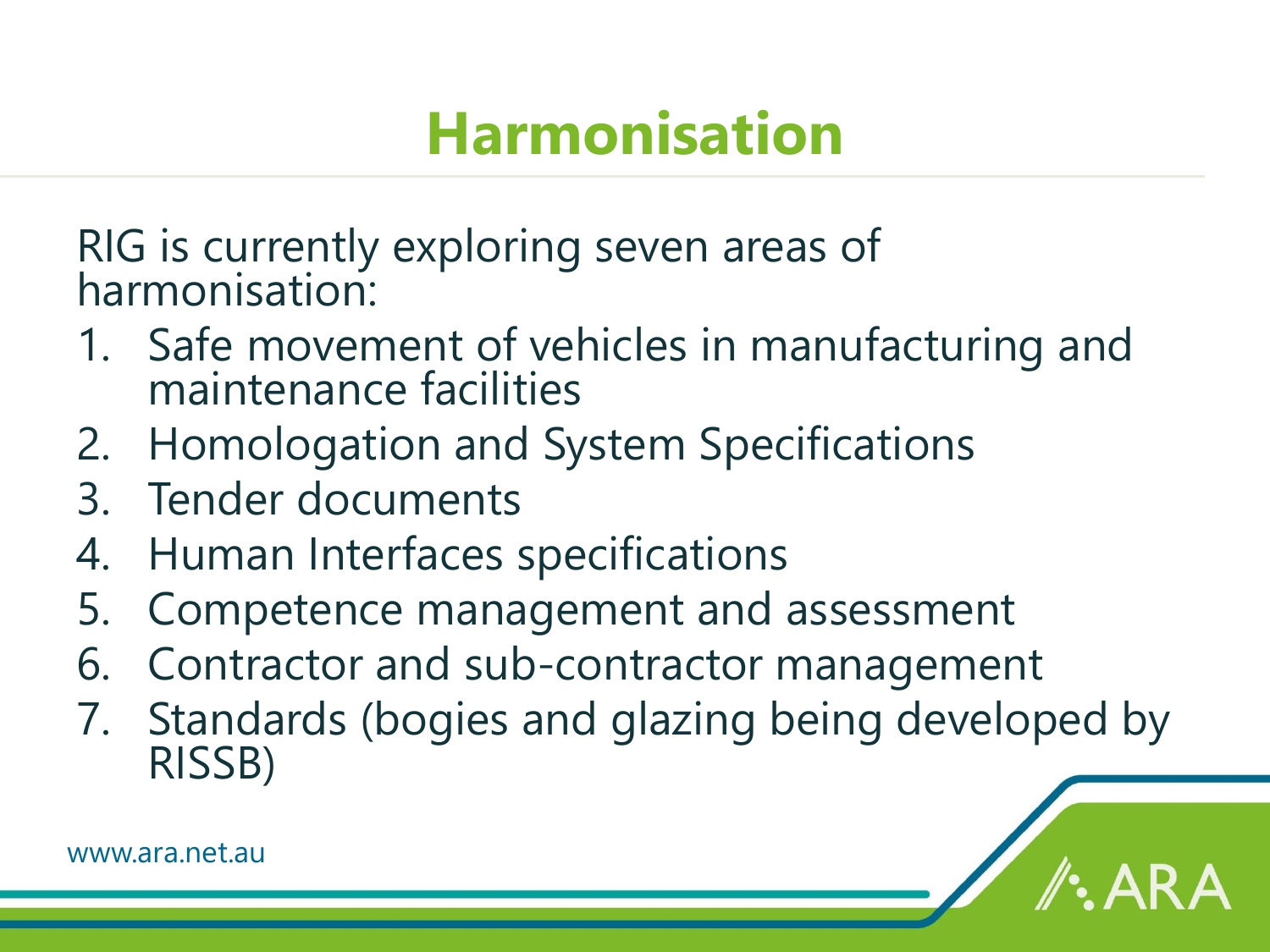#### **Parts and Components identification**

- The ARA Board has supported application of GS1 standards for identification of parts and components from 1 January 2019.
- Other industries have used these standards for decades.
- Operators and suppliers are working together to introduce these standards on labels (barcodes and RFID tags).
- It is critical to best practice asset management.

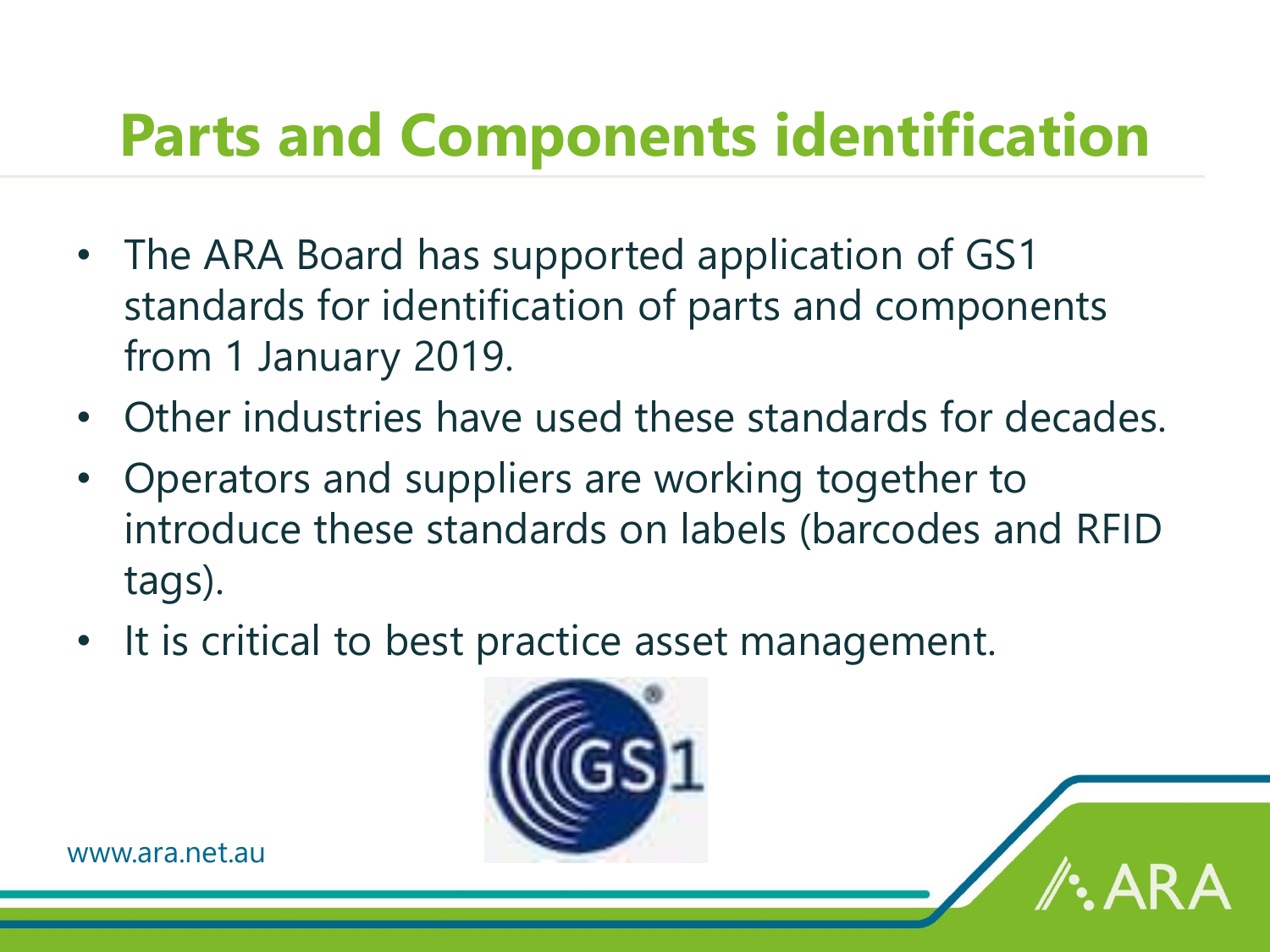#### **Who is involved**

- V/Line
- Sydney Trains
- NSW Trains
- QR
- DPTI (SA)
- PTAWA
- MTM
- Yarra Trams (Keolis Downer)
- ARTC
- Arc Infrastructure
- Victrack
- GWA
- PN
- Aurizon





![](_page_13_Picture_17.jpeg)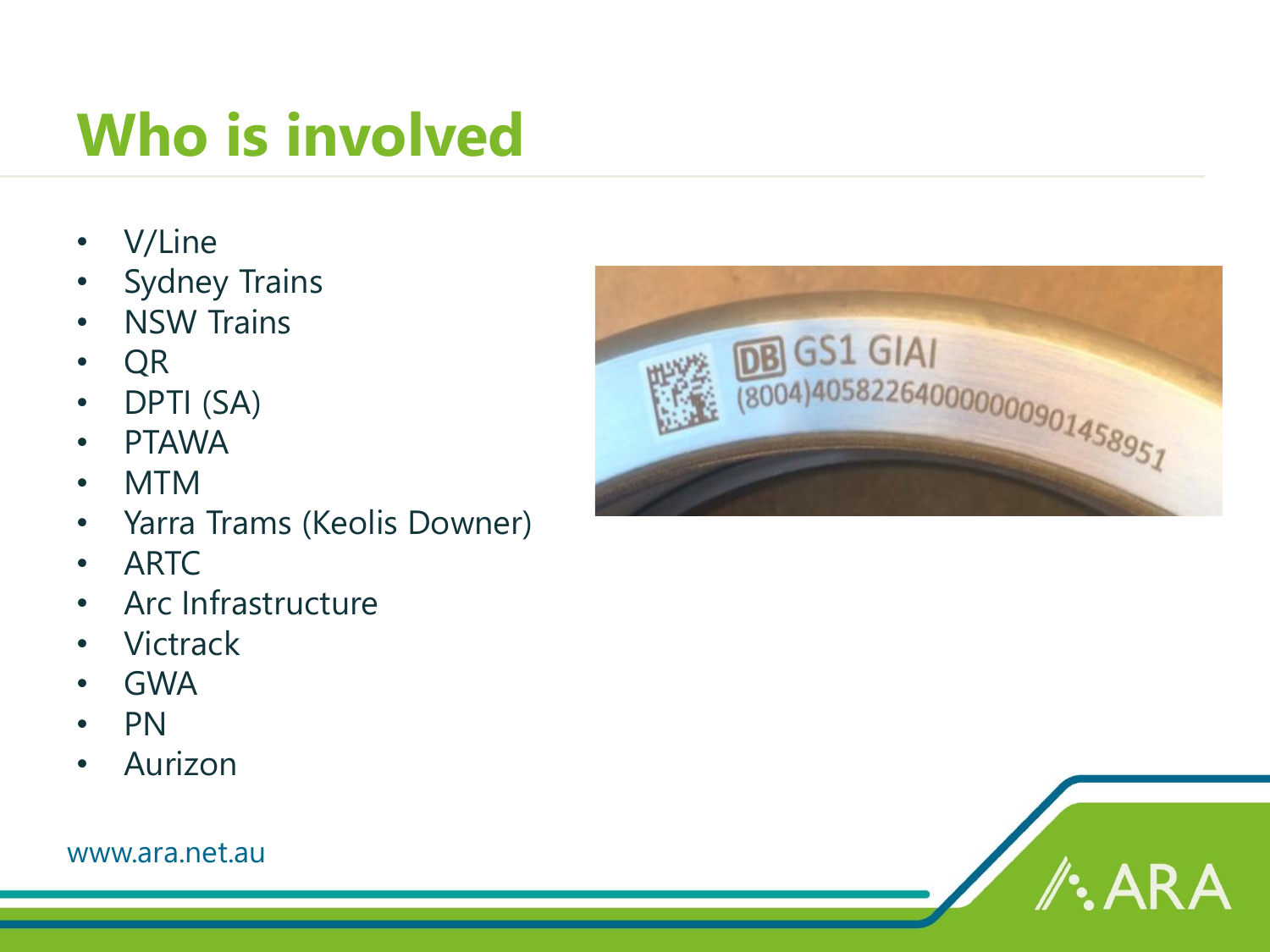#### **Who is involved**

- CFCLA
- Siemens
- Knorr-Bremse
- OneSteel
- Pandrol
- Rio Tinto
- Fortescue
- Bombardier
- UGL
- Downer
- ABB
- **Roy Hill**
- etc

![](_page_14_Picture_14.jpeg)

![](_page_14_Picture_15.jpeg)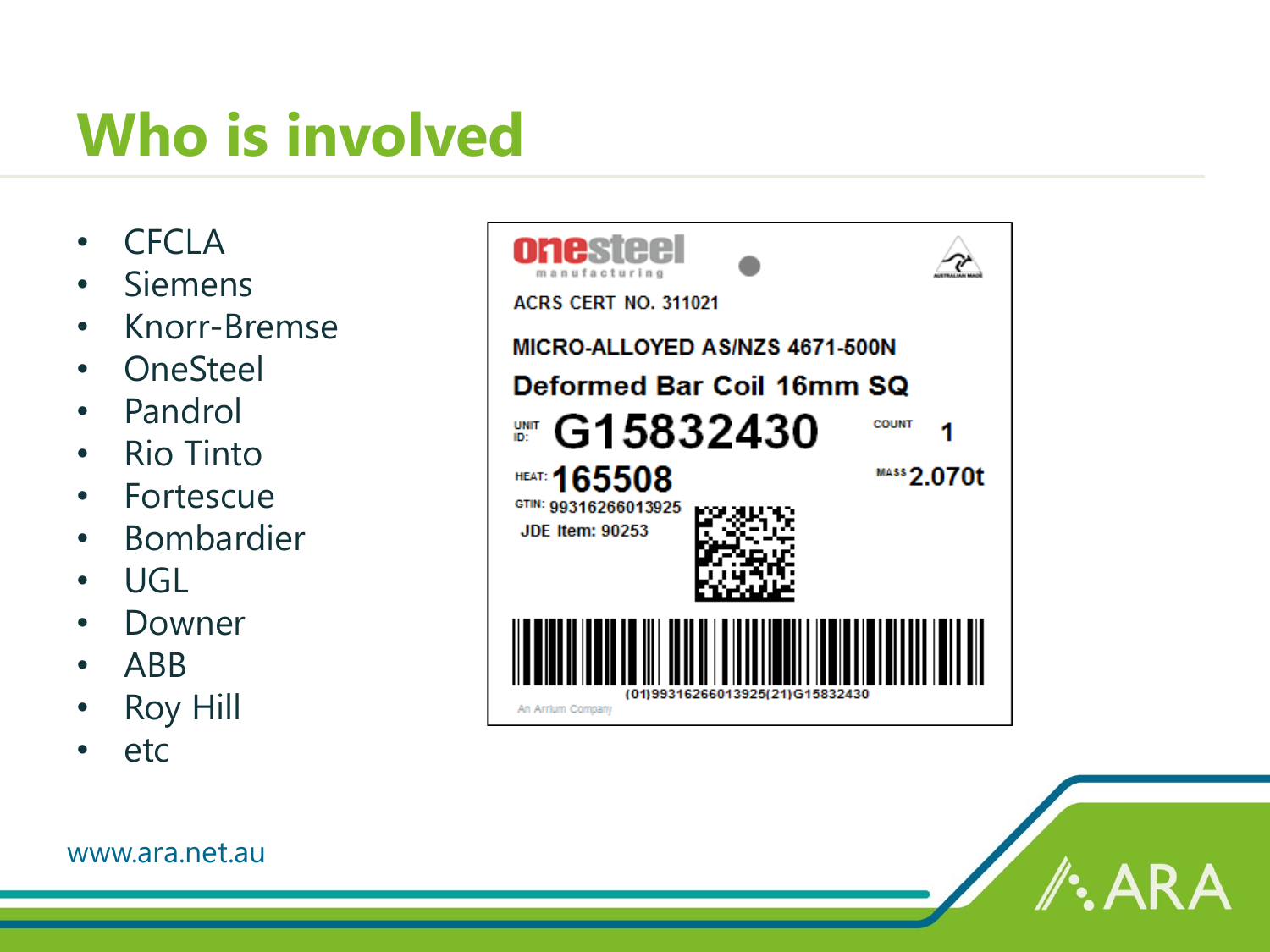# **Stay in touch**

- To get involved in GS1 email [pallen@ara.net.au](mailto:pallen@ara.net.au)
- To keep up to date with ARA initiatives or upcoming events sign up to our weekly newsletter via our website: [www.ara.net.au](http://www.ara.net.au/)

![](_page_15_Picture_3.jpeg)